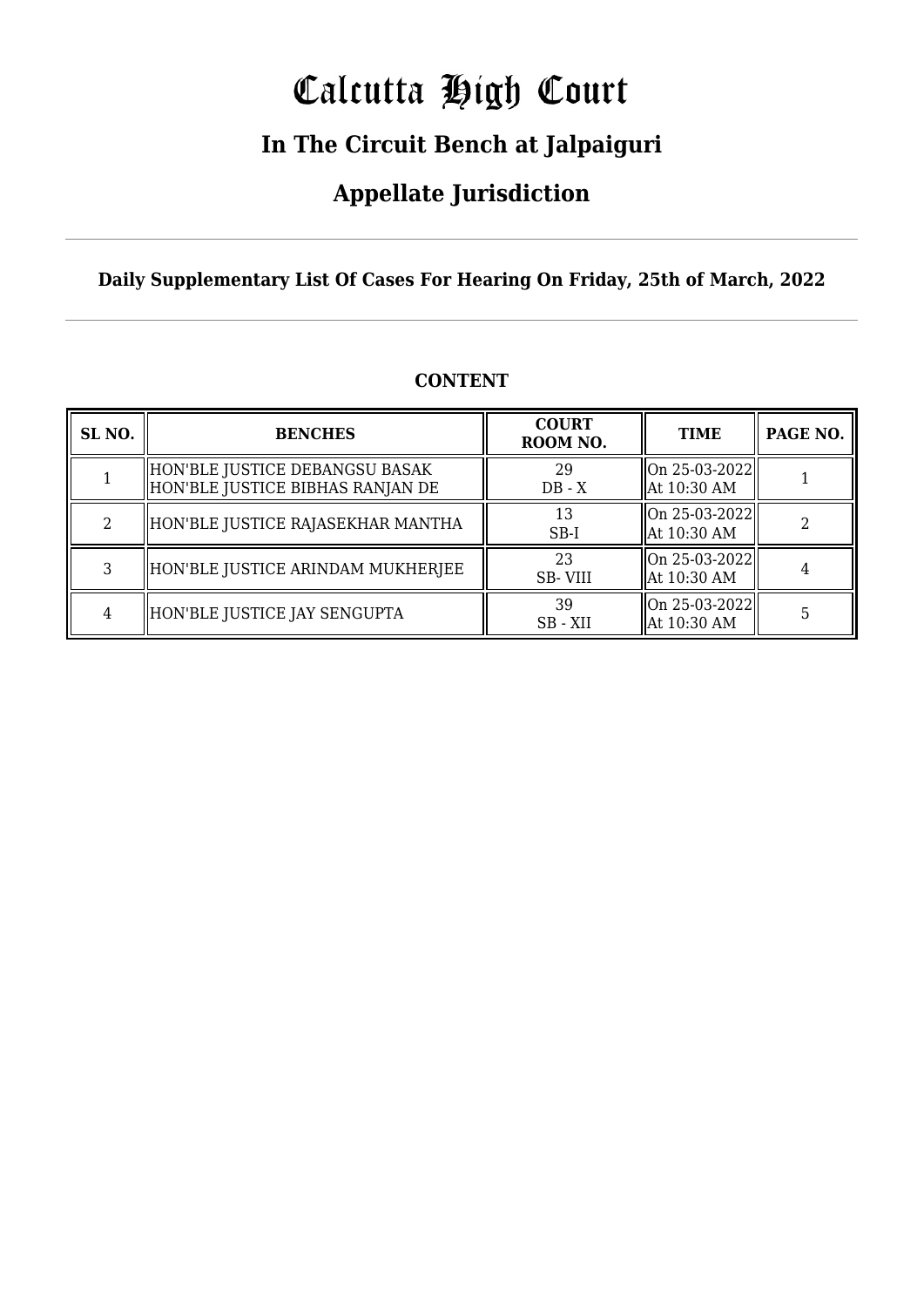

**DAILY CAUSELIST For Friday The 25th March 2022**

**COURT NO. 29**

**DIVISION BENCH (DB - X)**

**AT 10:30 AM**

**HON'BLE JUSTICE DEBANGSU BASAK HON'BLE JUSTICE BIBHAS RANJAN DE (VIA VIDEO CONFERENCE)**

**FROM PRINCIPAL BENCH**

#### **APPLICATION FOR ANTICIPATORY BAIL**

|   | CRM(A)/132/2022 | <b>BISWANATH</b><br>GOSWAMI@BRITISH AND<br><b>ORS</b><br>VS<br>State of West Bengal | HILLOL SAHA<br>PODDER |
|---|-----------------|-------------------------------------------------------------------------------------|-----------------------|
| 2 | CRM(A)/135/2022 | SANJAY KUMAR GHOSH<br>VS<br>State of West Bengal                                    | MONIRUZZAMAN          |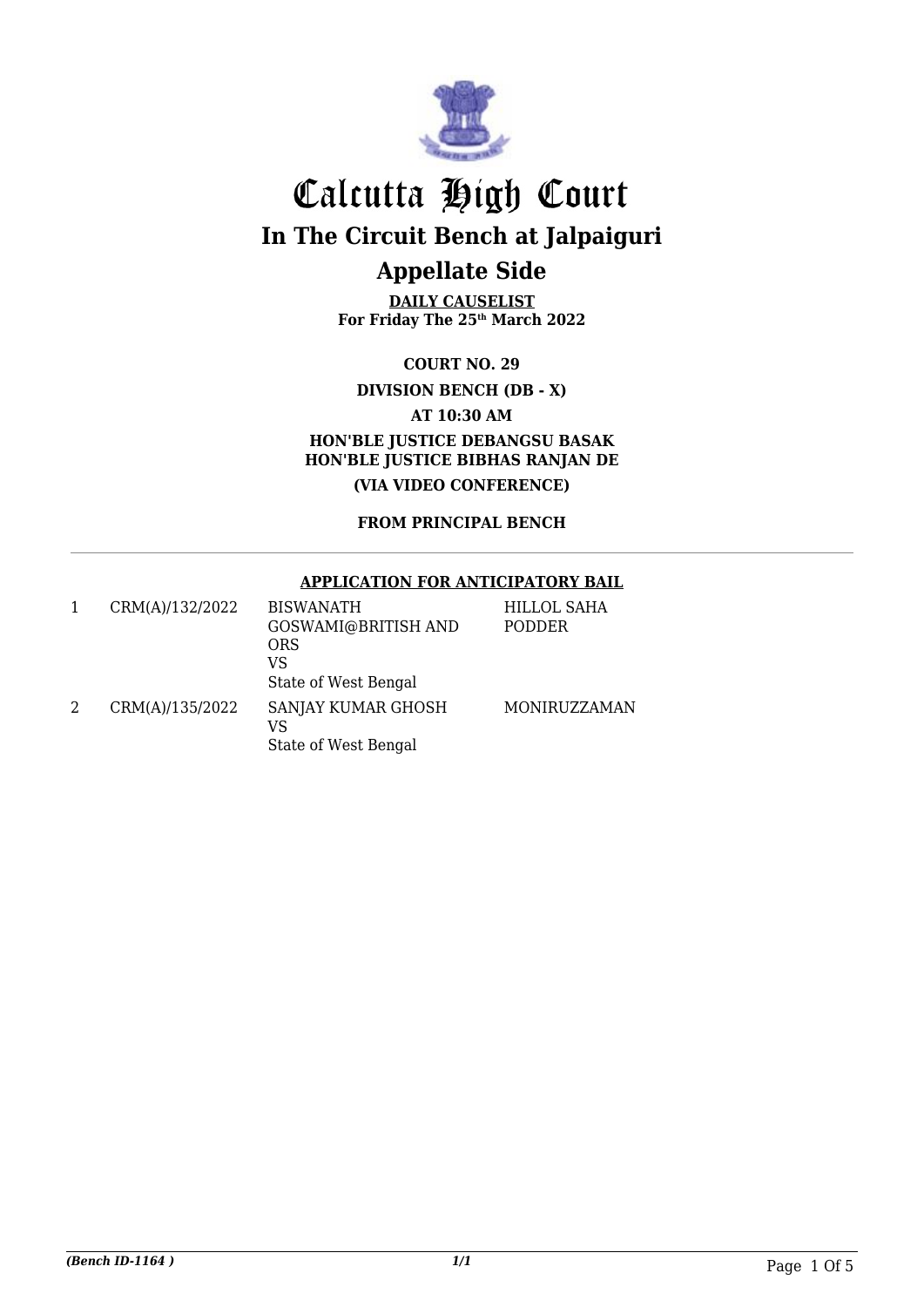

**DAILY CAUSELIST For Friday The 25th March 2022**

**COURT NO. 13 SINGLE BENCH (SB-I) AT 10:30 AM HON'BLE JUSTICE RAJASEKHAR MANTHA (VIA VIDEO CONFERENCE)**

**FROM PRINCIPAL BENCH**

#### **CONTEMPT APPLICATION**

| $\mathbf{1}$ | CPAN/10/2022 | <b>SARADA ROY AND ORS</b><br><b>VS</b><br>SMT SANGHAMITRA GHOSH<br><b>AND ORS</b>                    | PAPIYA<br><b>CHATTOPADHYAY</b>        |
|--------------|--------------|------------------------------------------------------------------------------------------------------|---------------------------------------|
| in           | WPA/36/2021  | SARADA ROY AND ORS<br><b>VS</b><br>THE STATE OF WEST<br><b>BENGAL AND ORS</b>                        | <b>PAPIYA</b><br>CHATTOPAHYAY         |
| 2            | CPAN/11/2022 | SABITRI BARMAN(ROY) AND<br><b>ORS</b><br><b>VS</b><br><b>SMT SANGHAMITRA GHOSH</b><br><b>AND ORS</b> | PAPIYA CHATTERJEE                     |
| in           | WPA/35/2021  | SABITRI BARMAN (ROY)<br><b>AND ORS</b><br><b>VS</b><br>THE STATE OF WEST<br><b>BENGAL AND ORS</b>    | <b>PAPIYA</b><br><b>CHATTOPADHYAY</b> |
| 3            | CPAN/12/2022 | JANAKI BARMAN(ROY) AND<br><b>ANR</b><br><b>VS</b><br>SMT SANGHAMITRA GHOSH<br><b>AND ORS</b>         | PAPIYA CHATTERJEE                     |
| in           | WPA/92/2021  | <b>JANAKI BARMAN</b><br><b>VS</b><br>THE STATE OF WEST<br><b>BENGAL AND ORS</b>                      | <b>PAPIYA</b><br><b>CHATTOPADHYAY</b> |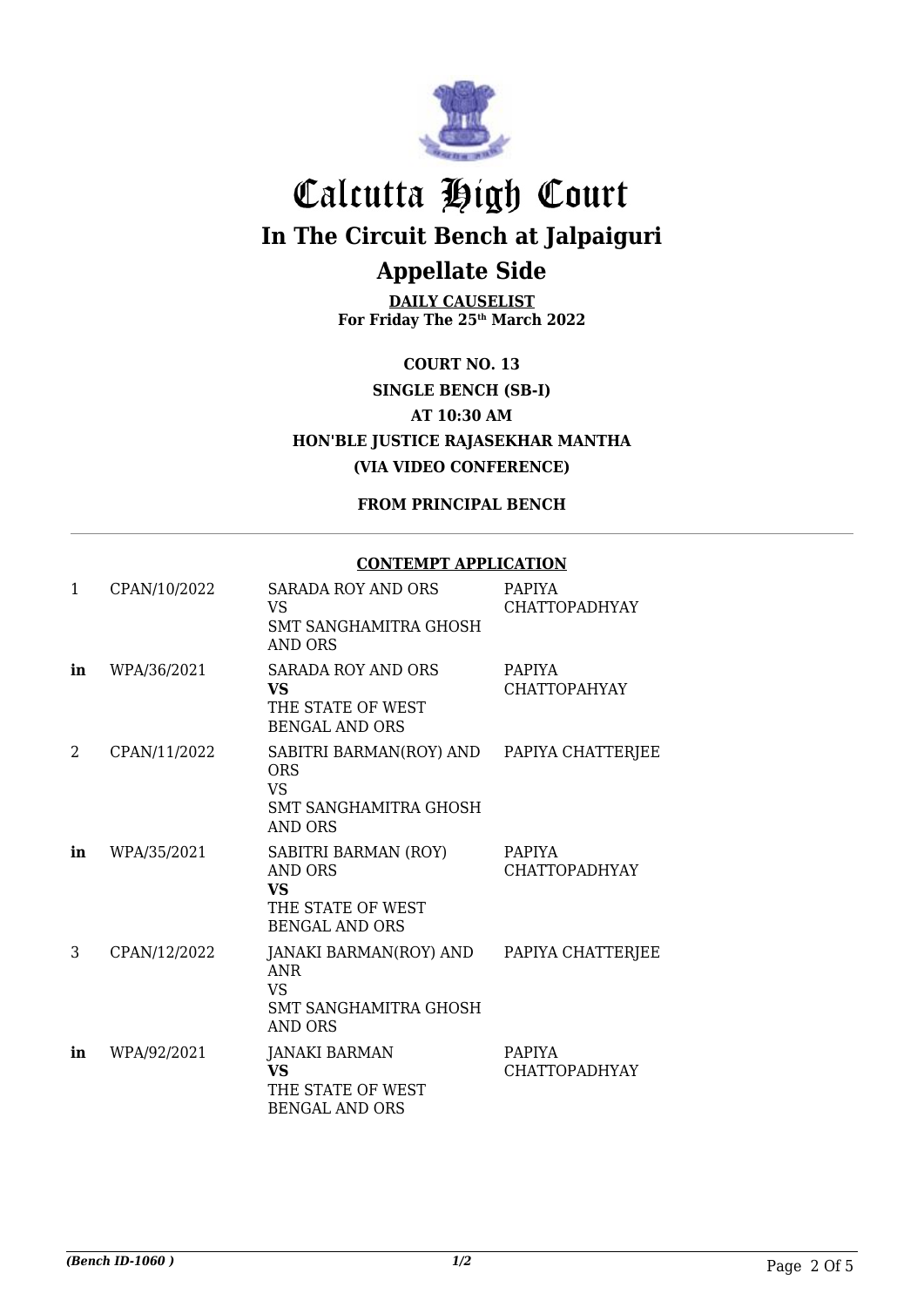| 4  | CPAN/13/2022  | MITHU DAS BARMAN AND<br>AND ANR<br><b>VS</b>                                                   | PAPIYA CHATTERJEE              |
|----|---------------|------------------------------------------------------------------------------------------------|--------------------------------|
|    |               | <b>SMT SANGHAMITRA GHOSH</b><br><b>AND ORS</b>                                                 |                                |
| in | WPA/97/2021   | MITHU DAS BARMAN AND<br><b>ANR</b><br><b>VS</b><br>STATE OF WEST BENGAL<br>AND ORS.            | PAPIYA<br><b>CHATTOPADHYAY</b> |
| 5  | CPAN/15/2022  | <b>SWAPAN KUMAR</b><br>GHOSH@SWAPAN GHOSH<br><b>VS</b><br>PANKAJ TAMANG AND ORS                | DEBANJAN DAS                   |
| in | WPA/1425/2021 | SWAPAN KUMAR GHOSH<br>@SWAPAN GHOSH<br><b>VS</b><br>THE STATE OF WEST<br><b>BENGAL AND ORS</b> | DEBANJAN DAS                   |
| 6  | CPAN/16/2022  | PRASANTA KUMAR GHOSH<br><b>VS</b><br>PANKAJ TAMANG AND ORS                                     | DEBANJAN DAS                   |
| in | WPA/1423/2021 | PRASANTA KUMAR GHOSH<br><b>VS</b><br>THE STATE OF WEST<br><b>BENGAL AND ORS</b>                | DEBANJAN DAS                   |
| 7  | CPAN/17/2022  | TAPAN KUMAR GHSOSH<br><b>VS</b><br>PANKAJ TAMANG AND ORS                                       | DEBANJAN DAS                   |
| in | WPA/1422/2021 | TAPAN KUMAR GHOSH<br><b>VS</b><br>THE STATE OF WEST<br><b>BENGAL AND ORS</b>                   | DEBANJAN DAS                   |
| 8  | CPAN/18/2022  | <b>BABLI GHOSH</b><br><b>VS</b><br>PANKAJ TAMANG AND ORS                                       | <b>DEBANJAN DAS</b>            |
| in | WPA/1420/2021 | <b>BABLI GHOSH</b><br>VS<br>THE STATE OF WEST<br><b>BENGAL AND ORS</b>                         | DEBANJAN DAS                   |
| 9  | WPCRC/5/2021  | SANJOY SAHA AND ORS<br><b>VS</b><br><b>DILIP KUMAR ROY</b>                                     | <b>JOYJIT DUTTA</b>            |
| in | WPA/305/2021  | SANJOY SAHA AND ORS<br>VS<br>STATE OF WEST BENGAL<br><b>AND ORS</b>                            | JOYJIT DUTTA                   |
|    |               |                                                                                                |                                |

IA NO: CAN/1/2022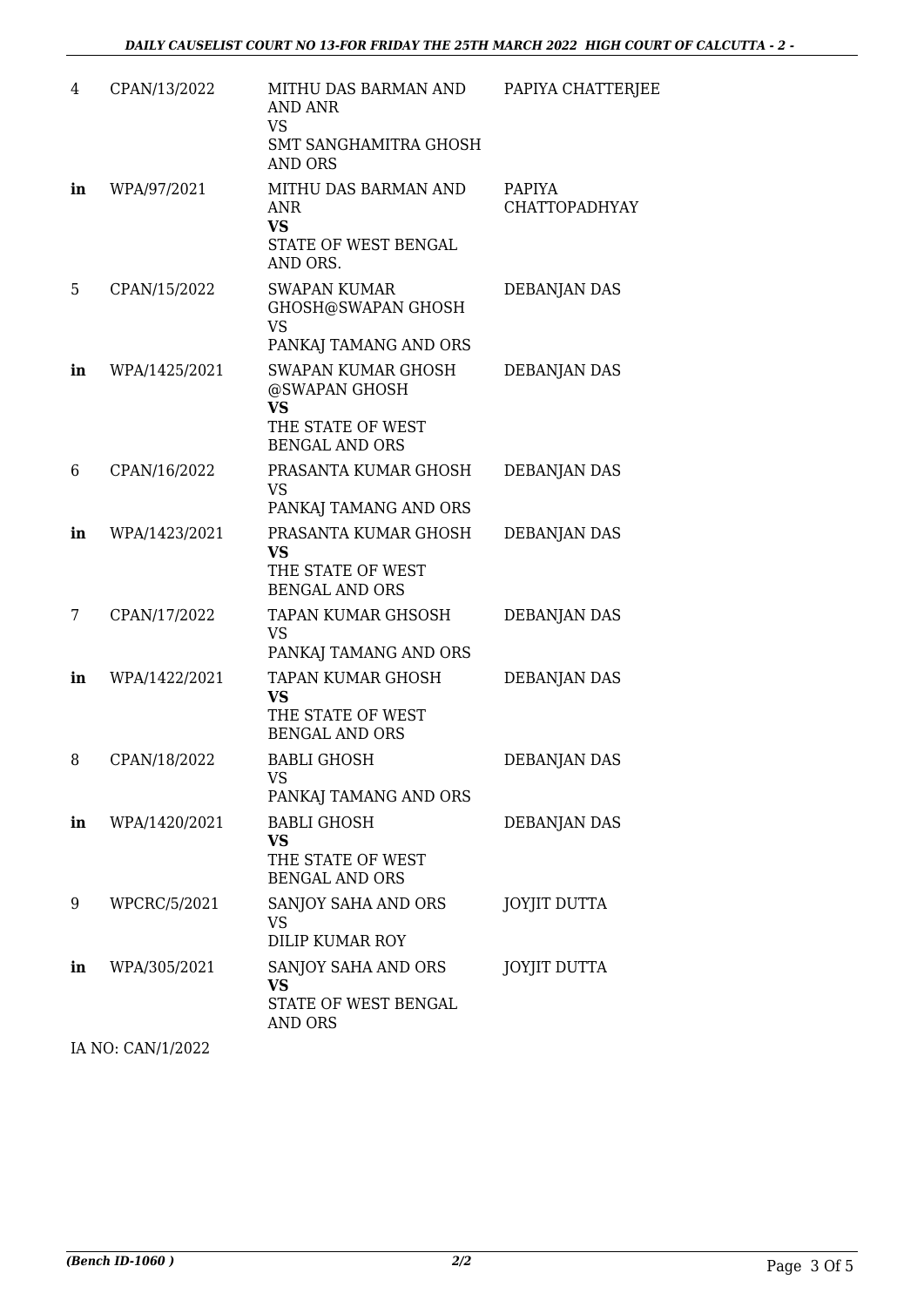

**DAILY CAUSELIST For Friday The 25th March 2022**

**COURT NO. 23 SINGLE BENCH (SB- VIII) AT 10:30 AM HON'BLE JUSTICE ARINDAM MUKHERJEE (VIA VIDEO CONFERENCE)**

**FROM PRINCIPAL BENCH**

#### **NEW MOTION**

1 WPA/689/2022 MD KHALILUR RAHMAN VS STATE OF WEST BENGAL AND ORS.

MD HABIBUR RAHAMAN